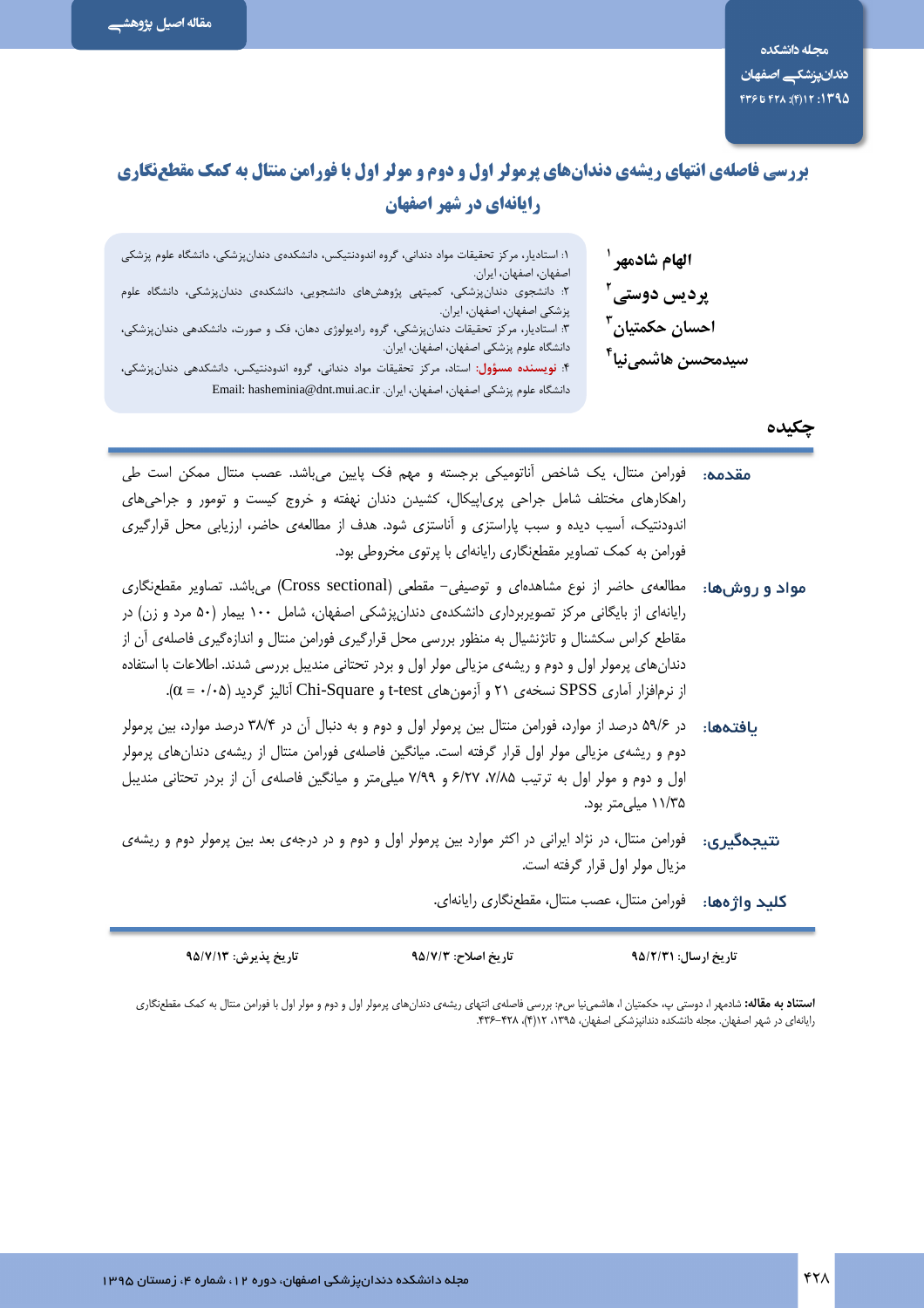#### مقدمه

فورامن منتال، نشان دهندهی انتهای کانال دندانی تحتانی می باشد که یک بازشدگی بیضی شکل و یا دایرهای در سطح قدامی مندیبل است.

عصب و شریان آلوئولار تحتانی پس از عبور از فورامن منتال مندیبولار و کانال دندانی تحتانی از فورامن منتال به عنوان عروق و اعصاب منتال خارج مى شوند و وستيبول باکال، لب و لثه باکال فک پایین در ناحیهی قدامی را عصب دهی می کند (۱، ۲). قسمتی از عروق و اعصاب که در استخوان باقی میماند، مسؤول عصبدهی پرمولرها و دندانهای قدامی و لثهی لینگوال و قدام کف زبان در سطح زیرین می باشد که پس از عبور از استخوان از فورامن لینگوال خارج میشود. در بعضی موارد کانال استخوانی تحت عنوان كانال اينسايزيو قابل شناسايي و مشاهده است.

عصب منتال، ممکن است طی راهکارهای مختلف مانند جراحی پری|پیکال، خارج کردن دندان نهفته، خروج کیست یا تومور و… آسیب دیده و سبب پاراستزی و آناستزی نواحی تحت عصبدهی شود (۳). فورامن منتال اغلب در زیر و یا بین اپکس پرمولر اول و دوم قرار میگیرد (۴، ۵). مسیر ورودي به طرف خلف، بالا وبيرون مي باشد (۴).

فورامن منتال دارای تفاوتهای زیادی است که شامل محل قرارگیری (۷-۵)، وجود فورامن فرعی (۸) و یا حتبی فقدان فورامن که در موارد نادر (۹، ۱۰) گزارش شده است که این تفاوتها، دارای تمایلات نژادی هستند (۵، ۷).

همچنین فورامن منتال یک شاخص مهم و استراتژیک در طول استوتومي، جنيويلاستي، بلاك عصب به منظور بی حسی و جلوگیری از مشکلات نوروواسکولار طی راهکارهای تهاجمی بر روی فک پایین، تفسیر شاخصهای آناتومیک در آسیبشناسی دهان و دندان یزشکی قانونی مے ماشد.

آناتومی فورامن منتال در زمینههایی همچون ارزیابی تقارن مورفومتريك مثلث منتال، مورفولوژي ميكروسكوييك و ماکروسکوپیک، بلوغ مندیبل در انسان، فعالیت بازسازی

استخوان و فسیل شناسی اسکلت صورت اهمیت بسزایی دار د.

مقطع،نگاری رایانهای با پرتوی مخروطی CBCT (Cone-Beam Computed Tomography) یک روش کاملاً جدید و بیهعتا برای تصویربرداری نواحی ماگزیلوفیشیال میباشد که امکان آنالیز تصاویر سه بعدی بافت نرم و سخت را فراهم میکند (۱۴-۱۱). CBCT در مقایسه با رادیوگرافیهای عادی همچون پری|پیکال معمولی، سوپرایمپوزیشن ساختارهای اطراف را حذف کرده و اطلاعات کلینیکی مناسب را در اختیار قرار میدهد (۱۵). همچنین دقت تشخیصی CBCT نسبت به رادیوگرافی پانورامیک بسیار بیشتر است (۷، ۱۶)، زیرا سوپر ایمپوزیشن از طریق بازسازی کامپیو تری کاملاً حذف می شود.

اگرچه شناسایی فورامن منتال به وسیلهی رادیوگرافی اغلب ممکن میباشد، دانستن جایگاه نرمال آن امری لازم است. جایگاه این عصب در مطالعات مختلف و در نژادهای محتلفی بررسی شده است (۳، ۴، ۶، ۱۵، ۲۲-۱۷).

به نظر می رسد مطالعهای که با روش مقطع،نگاری رایانهای با پرتوی مخروطی به اندازهگیری فاصلهی پرمولر اول و دوم و ریشهی مزیالی مولر اول از فورامن منتال، به خصوص در نژاد ایرانی پرداخته باشد، وجود ندارد. لذا هدف از این مطالعه، بررسی ارتباط و فاصلهی ایکس پرمولر اول و دوم و ریشهی مزیالی مولر اول را تا فورامن منتال با استفاده از CBCT بو د.

### مواد و روشها

.<br>مطالعهی حاضر یک طرح بنیادی- کاربردی، از نوع توصيفي- تحليلي و بدون جهت مي باشد.

تعداد ۱۰۰ عدد تصویر مقطع:گاری رایانهای با اشعهی مخروطي (Galileos, Sirona, Germany) گرفته شده از فک پایین بیماران مراجعه کننده به دانشکدهی دندان یز شکی اصفهان در سالهای ۱۳۹۱ تا ۱۳۹۳ که در بایگانی واحدهای مربوطه موجود بود، جهت مطالعه به روش نمونهگیری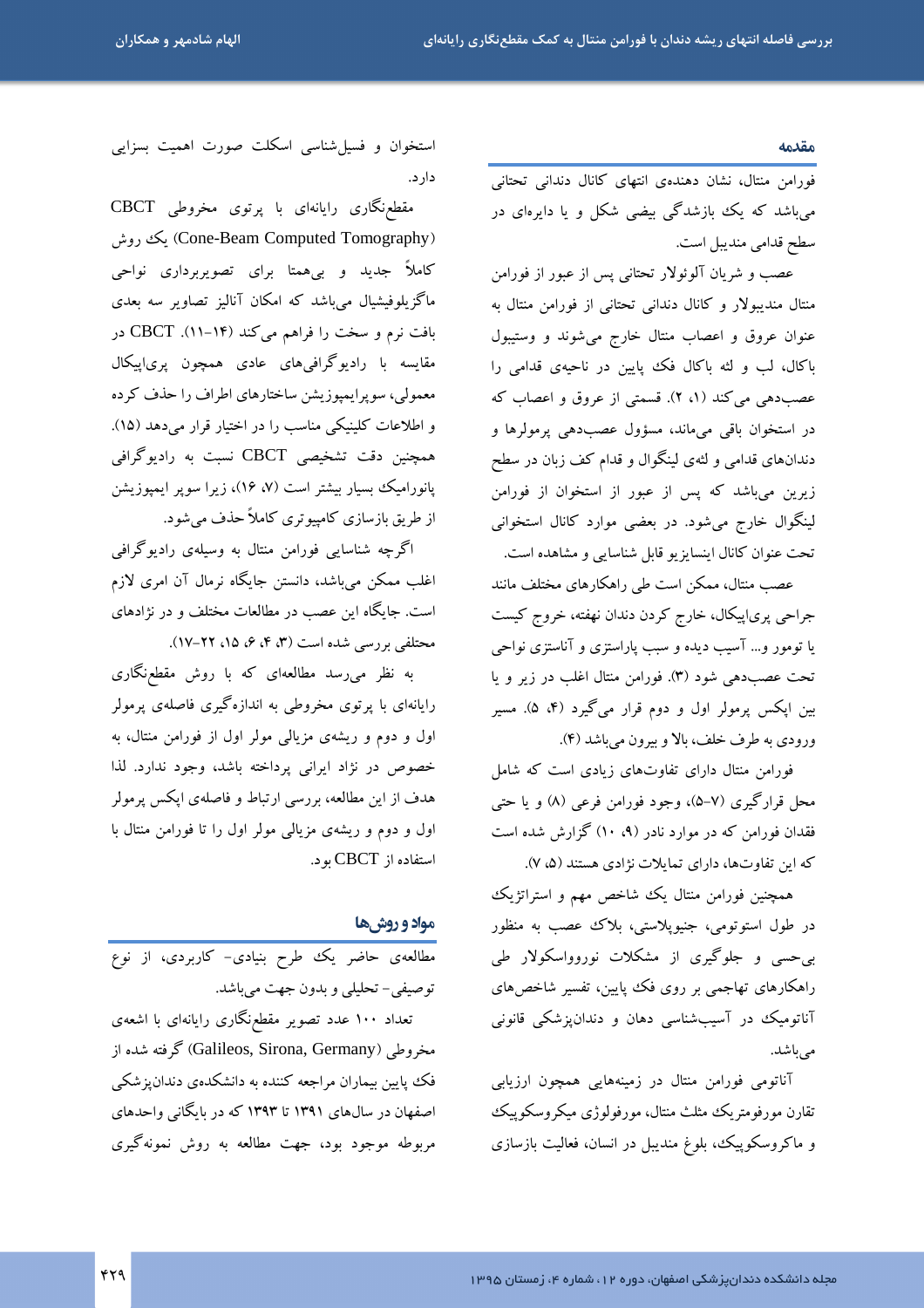تصادفی ساده مورد استفاده قرار گرفت. اسکن هایی با سایز وکسل ۰/۱ میلی متر مکعب انتخاب شدند. نمونههای دارای هرگونه پاتولوژی و بدشکلی، جراحی آپکس دندان، تحلیل خارجی ریشه، ضایعات پری|پیکال یا کیست و یک یا چند دندان کشیده شده، از مطالعه خارج شدند. برای حفظ تساوی جنسیت، تعداد ۵۰ بیمار زن و ۵۰ بیمار مرد مورد مطالعه قرار گرفتند.

تصاویر مقطع،نگاری رایانهای با اشعهی مخروطی در Sirona, ) GALILEOS مقطع ساژيتال، در نرمافزار version 1.7) جهت اندازهگیری فواصل بررسی گردید. اندازهگیریها توسط دو متخصص اندودنتیکس و رادیولوژی دهان، فک و صورت به صورت همزمان انجام و توسط یک دانشجوی دندانپزشکی ثبت گردید. فاصلهی کورتکس باکال و لینگوال تا سطح باکال و لینگوال ریشه در محل ۳ میلی متری اپکس دندانهای پرمولر اول و دوم و ریشهی مزیالی مولر اول در مقاطع کراس سکشنال و نزدیک ترین فاصلهی عمودی نوک ریشه تا سطح فوقانی فورامن منتال و همچنین فاصلهی فورامن منتال تا بردر تحتانی مندیبل در مقاطع تانژنشیال بررسی شدند.

به کمک ابزار اندازهگیری دیجیتال فوق، فاصلهها تا صدم میلی متر اندازهگیری شد و سپس اطلاعات با استفاده از نرمافزار آماری SPSS نسخهی ۲۱ ( version 21, SPSS Chi- و آزمون های t-test و -test  $(\alpha = \cdot / \cdot \Delta)$  آنالہز گر دید (۵۰/۰۵).

### بافتهها

در مطالعهى حاضر، تصاوير CBCT مربوط به ١٠٠ بیمار شامل ۵۰ مرد و زن بررسی شدند. اندازهگیریها در پلن های تانژنشیال و کراس سکشنال توسط دو مشاهدهگر بررسی شد. دادههای دریافتی از مشاهدهگران مقایسه گردید که در مورد محل فورامن منتال، توافق ۱۰۰ درصد داشتند و در رابطه با سایر فواصل، آزمون Intra-Class ) ICC Correlation Coefficient) انجام شد و با توجه به ضریب محاسبه شده (۱٬۹۵ = ICC)، میانگین دادههای اندازهگیری شده توسط مشاهدهگران در تحلیل آماری وارد گردید. فورامن منتال در مردان و زنان به ترتیب در ۶۸ درصد و ۵۱ درصد موارد بین پرمولر اول و دوم گرفته است و با شیوع کمتر به ترتیب در ۲۸ درصد مردان و ۴۹ درصد زنان بین پرمولر دوم و مولر اول واقع شده است (نمودار ۱).



نمودار ۱: فراوانی محل قرارگیری فورامن منتال در مردان و زنان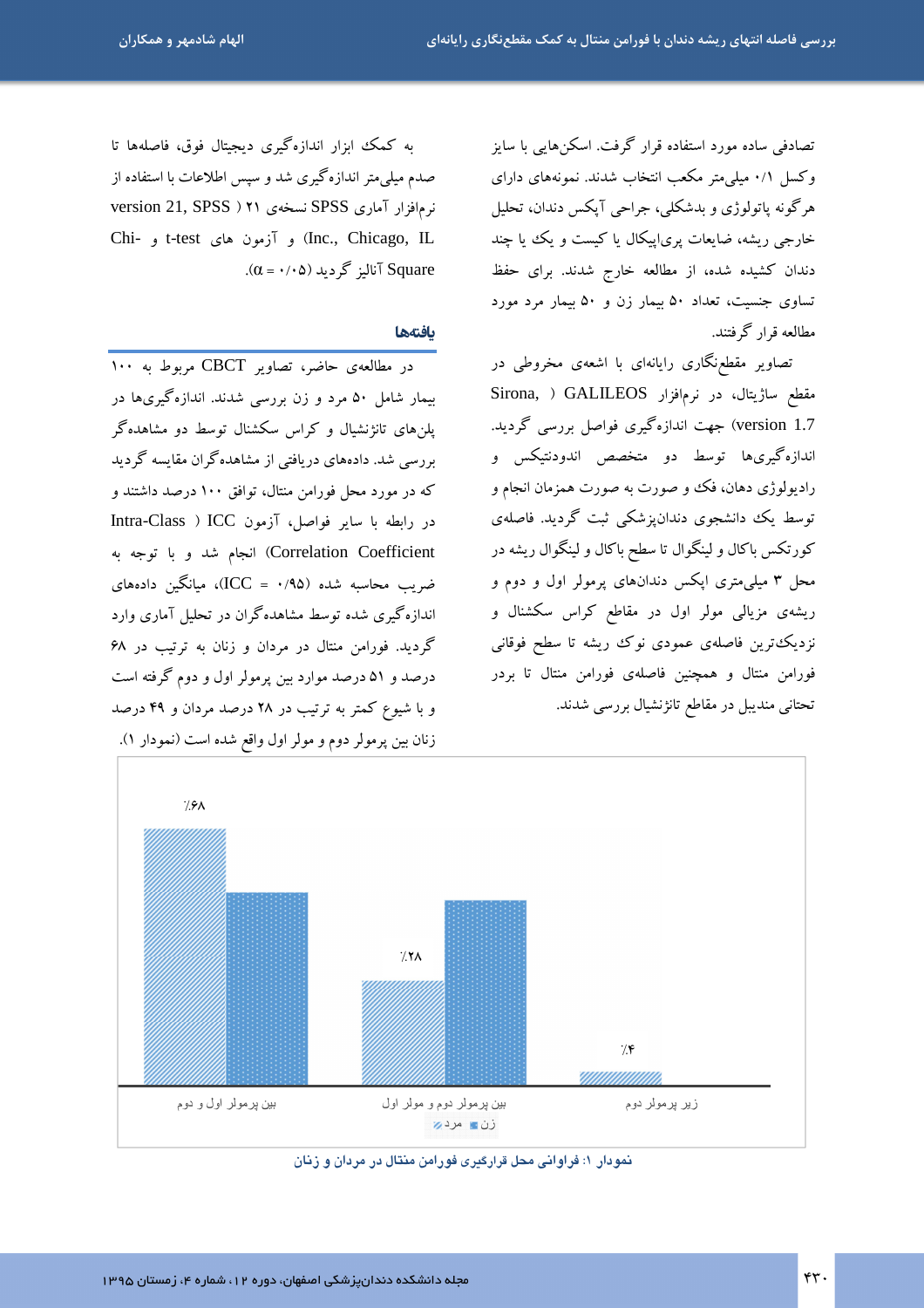۔<br>محل قرارگیری فورامن منتال، یک فاکتور مهم طی ایجاد

بی حسی بلاک عصب منتال، جراحی پریاپیکال،

استئوتومي، جنيويلاستې و خارج كړدن دندان نهفته و... در

محل پرمولرهای مندیبل میباشد. تفاوتهای چشمگیری از

نظر موقعیت فورامن منتال، وجود فورامن فرعی و یا حتبی

عدم وجود فورامن در جمعیتها و نژادهای مختلف گزارش

مورفولوژی فورامن منتال نه تنها در رابطه با سن، جنس

و نژاد تغییر می کند، بلکه در نژادهای یکسان که در مناطق

جغرافیایی مختلف زندگی می کنند نیز متفاوت است.

میانگین فاصلهی فورامن منتال از ریشهی دندانهای  $\pm$  ۱ ، ۷/۸۵  $\pm$  ۱/۶۵ پرمولر اول به ترتیب ۶/۲۷ و ۲/۲۸ ± ۷/۹۹ میلی متر و میانگین فاصلهی آن از بردر تحتانی مندیبل ۱/۱۷ ± ۱۱/۳۵ میلی متر می باشد.

فاصله از بردر تحتانی مندیبل نیز در مردان و زنان به ترتیب ۱/۱۳ ± ۱۱/۴۸ و ۱/۲۱ ± ۱۱/۲۳ میلی متر است. سایر اندازهگیریها در جداول ۱ و ۲ نشان داده شدهاند. تفاوت هیچ یک از متغیرهای جداول بین گروه مردان و زنان معنے دار نگر دید.

سایر اندازهگیریها در جداول زیر نشان داده شده است.

p value فاصله تا فورامن منتال ميانگين ± انحر اف معيار جنس (تعداد)  $Y/Y$ ۹  $\pm \lambda$ / $\cdot$ ۳ مرد (۵۰) ریشهی مزیال دندان ۶  $\cdot/\lambda\tau$  $Y/YQ \pm Y/q \epsilon$ زن (۵۰)  $Y/Y\Lambda \pm Y/99$ کل (۱۰۰)  $\cdot$ /٣  $.91 \pm 97$  $(\Delta \cdot)$  مرد ریشەی دندان ۵  $1/\cdot 9 \pm 5/17$ زن (۵۰)  $\gamma \pm 5.7V$ کل (۱۰۰)  $\cdot$ /Y)  $1/\Delta F \pm V/91$  $(\Delta \cdot)$  مرد ریشەی دندان ۴  $1/Y$   $\neq$   $Y/Y$  9 زن (۵۰)  $1/50 \pm V/\lambda \Delta$ کل (۱۰۰)  $\cdot/\Delta V$  $1/\tau\tau \pm \epsilon/\epsilon$  $(\Delta \cdot)$  مرد كمترين فاصلهى فورامن منتال تا نزدیکترین دندان مجاور  $1/T\Delta \pm \Delta/9T$  $(\Delta \cdot)$ ;  $1/5 + 5$ کل (۱۰۰)  $\cdot$ /٢٩.  $1/17 \pm 11/5$  $(\Delta \cdot)$  مرد بردر تحتانى منديبل  $1/51 \pm 11/57$ زن (۵۰) کل (۱۰۰)  $1/1Y \pm 11/T\Delta$ 

جدول ۱: میانگین فاصلهی ریشهی دندانهای ۴، ۵ و ۶ تا فورامن منتال (بر حسب میلیمتر)

بحث

شده است.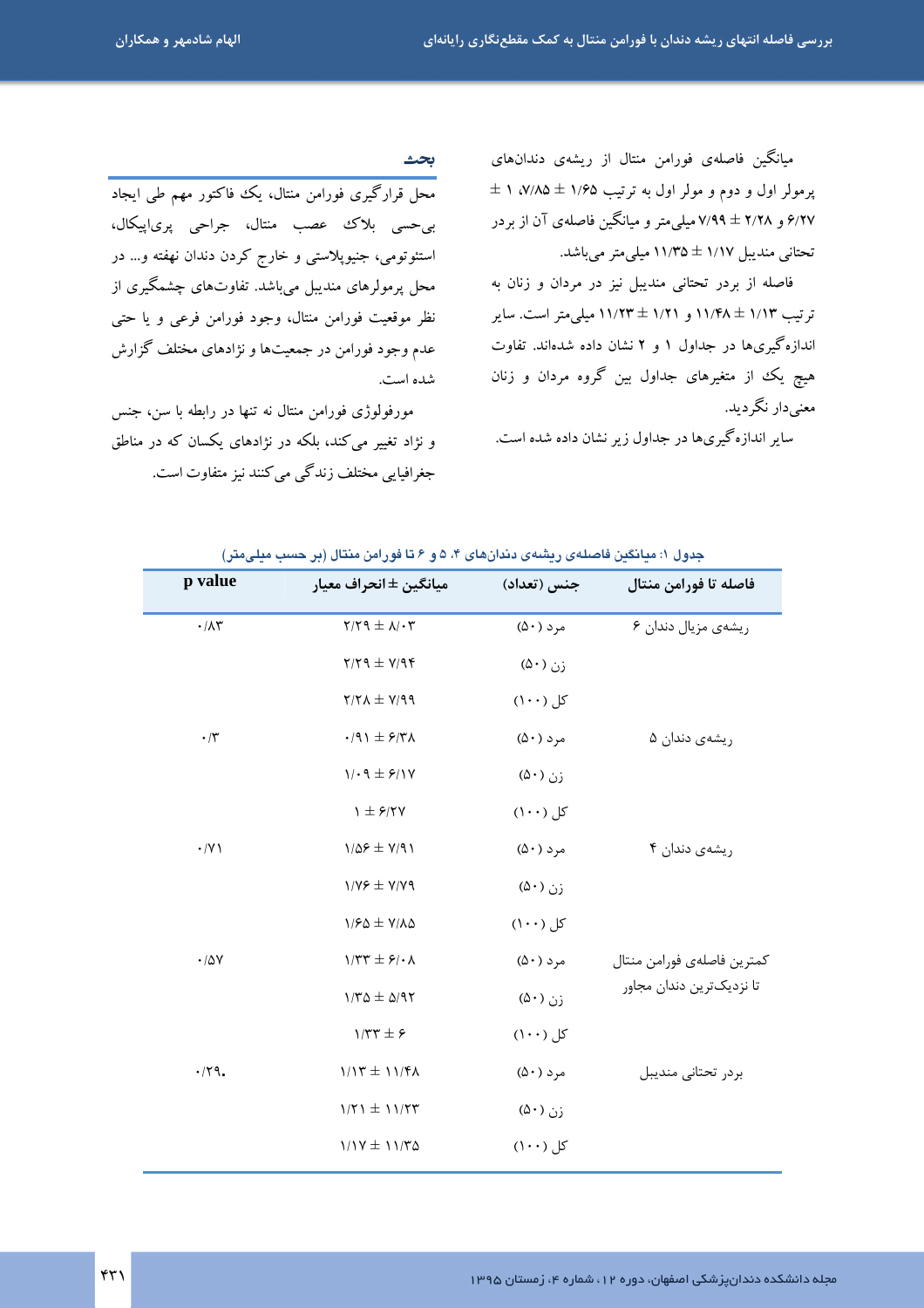| p value                   | ميانگين ±انحراف معيار                                     | جنس (تعداد)          | فواصل در محل ۳ میلیمتری از نوک ریشه |
|---------------------------|-----------------------------------------------------------|----------------------|-------------------------------------|
| $\cdot$ / $\cdot$ $\circ$ | $\cdot$ / $\mathcal{S}$ \ $\pm$ \/ $\Lambda\Lambda$       | مرد (۵۰)             | کورتکس باکال تا دندان ۶             |
|                           | $\cdot/\lambda \cdot \pm \tau$                            | زن (۵۰)              |                                     |
|                           | $\cdot$ /vr $\pm$ 7/94                                    | کل (۱۰۰)             |                                     |
| $\cdot$ /٢٩               | $\cdot$ /07 $\pm$ 1/97                                    | مرد (۵۰)             | کورتکس لینگوال تا دندان ۶           |
|                           | $\cdot$ /09 $\pm$ 1/10                                    | زن (۵۰)              |                                     |
|                           | $\cdot$ /09 ± 1/97                                        | کل (۱۰۰)             |                                     |
| $\boldsymbol{\cdot}$ /٢   | $\cdot$ /۲۹ $\pm$ ۳/۹۹                                    | $(\Delta \cdot)$ مرد | کورتکس باکال تا دندان ۵             |
|                           | $\cdot$ /۴۷ $\pm$ ۴/ $\cdot$ ۷                            | زن (۵۰)              |                                     |
|                           | $\cdot$ /۳۹ $\pm$ ۴/ $\cdot$ ۳                            | کل (۱۰۰)             |                                     |
| $\cdot/\wedge$            | $\cdot/\iota$ + $\iota/\iota$                             | $(\Delta \cdot)$ مرد | کورتکس لینگوال تا دندان ۵           |
|                           | $1/\tau q \pm 1/\tau q$                                   | زن (۵۰)              |                                     |
|                           | $\gamma \pm \gamma/\tau \tau$                             | کل (۱۰۰)             |                                     |
| $\cdot$ /۴۴               | $\cdot$ /۲ $\Lambda$ $\pm$ ۳/۸ $\gamma$                   | $(\Delta \cdot)$ مرد | کورتکس باکال تا دندان ۴             |
|                           | $\cdot$ /۴۹ $\pm$ ۳/۹۳                                    | زن (۵۰)              |                                     |
|                           | $\cdot/\mathfrak{f}\cdot\,\pm\,\mathfrak{r}/\mathfrak{q}$ | کل (۱۰۰)             |                                     |
| $\cdot$ /٢٣               | $\cdot/\Omega \pm \cdot/\Omega$ ۶                         | مرد (۵۰)             | کورتکس لینگوال تا دندان ۴           |
|                           | $\cdot$ /٣۴ $\pm$ 1/ $\cdot$ ٣                            | زن (۵۰)              |                                     |
|                           | $\cdot$ /۲۶ $\pm$ 1                                       | کل (۱۰۰)             |                                     |
|                           |                                                           |                      |                                     |

جدول ۲: فاصلهى كورتكس باكال و لينگوال منديبل از سطح باكال و لينگوال ريشهى دندانهاى ۴، ۵ و ۶ در ۳ ميلىمترى نوک ريشه (پر حسب ميلي متر)

در مطالعهى Gada و Ne) Nagda نعداد ۳۰۰ تصوير یانورامیک بیماران مراجعه کننده به یک مرکز سلامت در کشور هند، در بازهی زمانی ژانویه ۲۰۰۹ تا دسامبر ۲۰۱۱ انتخاب شدند که متعلق به بیماران ۱۸ تا ۶۶ سال بود. معیارهای ورود شامل موارد زیر است:

حداقل ۲۲ دندان شامل دندان کانین، پرمولرها و مولر اول فک پایین، تصاویر تشخیصی که بردرهای مندیبل را به وضوح نشان دهد و دانسیته و کنتراست کافی داشته باشد و با حداقل خطاهای رادیوگرافی و سوپر ایمپوزیشن ساختارهای آناتومیکی. رادیوگرافیهای متعلق به بیماران با دنتیشن مختلط، رویش نیافته و ناکامل، دارای ضایعات پاتولوژیک رادیوایک یا رادیولوسنت در مندیبل از مطالعه خارج شدند. تصاویر یانورامیک به دو گروه شامل ۱۵۰ مرد و ۱۵۰ زن

تقسیم شدند و پس از بررسی به این نتیجه رسیدند که شايع ترين محل قرارگيري فورامن (۶۳ درصد) بين پرمولرها بوده که ۴۵/۶۷ درصد آنها تقارن دو طرفه داشتند و ۲۰/۴۷ درصد موارد، عقبتر از پرمولر دوم قرار داشتند.

Chkoura و El Wady) در مطالعهای تعداد ۳۷۷ تصویر یانورامیک بیماران مراجعه کننده به یک مطب دندانپزشکی در سالهای ۲۰۰۸ تا ۲۰۱۰ که دارای معیارهای ورود بودند را بررسی کردند. سن بیماران بین ۱۸/۲ تا ۶۳/۹ سال و شامل ۱۶۱ نفر مرد و ۲۱۶ نفر زن بودند. ۶۰۰ مورد فورامن دوتایی مشاهده شد، که ۲۹۲ مورد سمت راست و ۳۱۰ مورد در سمت چپ بود. شایعترین محل قرارگیری فورامن منتال در این مطالعه در امتداد محور طولی یرمولر دوم در هر دو جنس (۶۵/۶ درصد در مردان و ۶۰/۶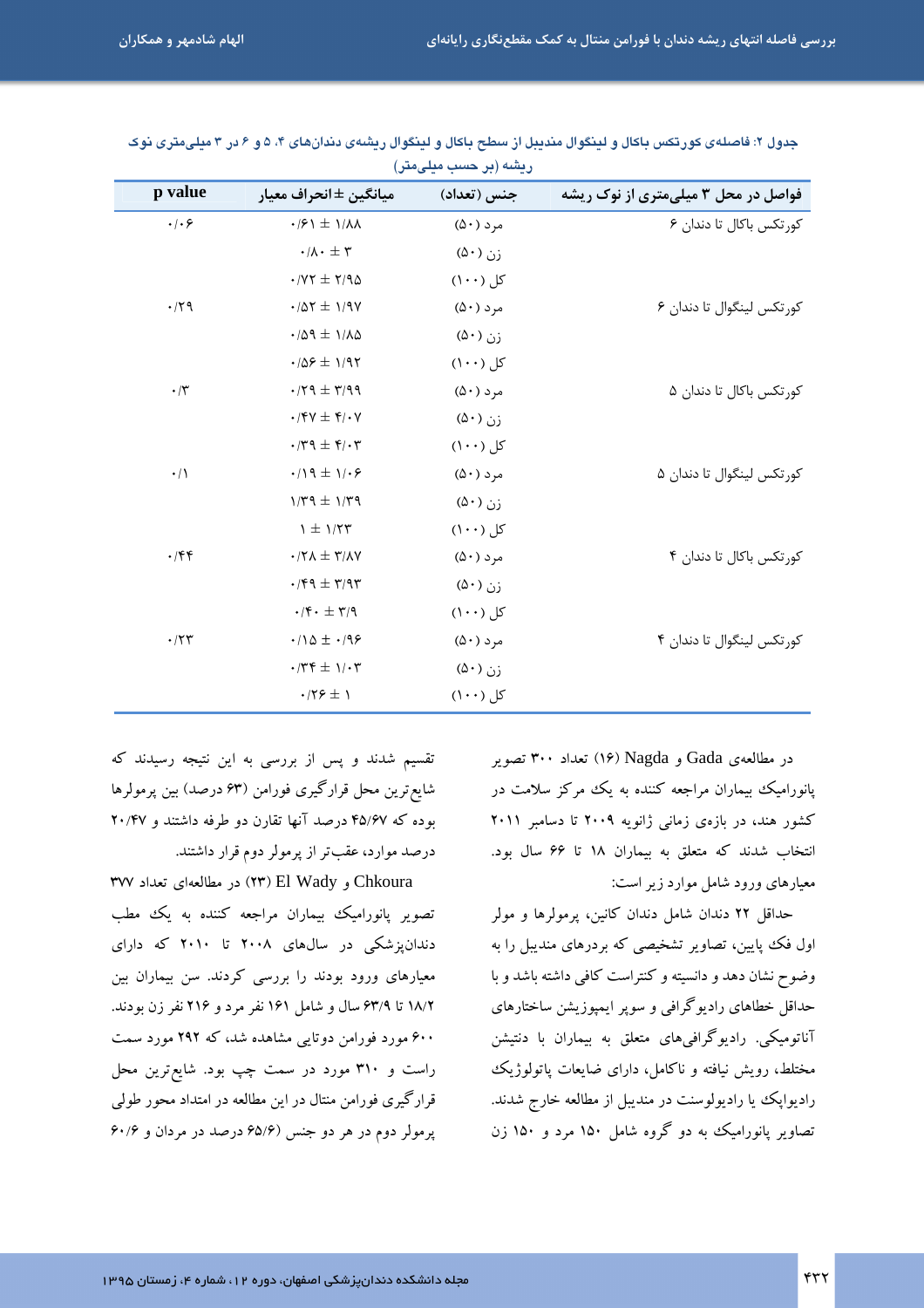درصد در زنان) و هر دو سمت مندیبل بود (۶۲/۳ درصد راست و ۶۳/۳ درصد در سمت چپ) و در ۳۰ درصد موارد بین پرمولر اول و دوم قرار گرفته، همچنین در ۷۹ درصد موارد متقارن بود.

در مطالعهای دیگر von Arx و همکاران (۲۴) به بررسی ۱۴۲ عدد تصویر CBCT بیماران در کشور سوئد پرداختند و گزارش کردند که در ۵۶ درصد موارد فورامن، بین پرمولر اول و دوم و در ۳۵/۷ درصد موارد در زیر پرمولر دوم قرار گرفته است. بهطور میانگین فورامن ۰/۵ میلیمتر از نزدیک ترین دندان مجاور فاصله دارد. میانگین ارتفاع و طول فورامن به ترتیب ۳ و ۳/۲ میلی متر می باشد. در همهی موارد، فورامن در پلن کرونال، مسیری به طرف بالا داشته و در ۷۰/۱ درصد موارد کانال منتال در پلن آگزیال، دارای لوپ قدامی می باشد که گسترش آن به طور میانگین ۲/۳ میلی متر است.

Santini و Alayan) که تفاوت موقعیت فورامن در سه جمعیت چینی، هندی و اروپایی را مقایسه کردند به این نتیجه رسیدند که در جمعیت چینی، فورامن در امتداد پرمولر دوم قرار گرفته است، در حالی که در جمعیت هندی و اروپایی بین پرمولر اول و دوم قرار دارد.

در سایر نژادها نیز فورامن منتال بررسی شده است که نتايج آن به شرح زير است:

نژاد آفریقایی: در مردان ۱۴/۸۹ میلی متر و در زنان ۱۴/۲۱ میلی متر بالاتر از بردر تحتانی مندیبل قرار دارد و همچنین ۱۶/۱۶ میلی متر در مردان و ۱۵/۶۶ میلی متر در زنان پایین تر از ریج آلوئولار قرار گرفته است. سایز متوسط فورامن در محور بلند و کوتاه آن به ترتیب ۵/۶۶ و ۳/۹۷ در مردان ۴/۹۹ و ۳/۸۷ در زنان بود (۲۵).

نژاد تانزانیایی: فورامن منتال اغلب در زیر ایکس پرمولر دوم و بین پرمولر اول و دوم قرار داشت. موقعیت دیگر فورامن با شیوع کمتر، بین پرمولر اول و دوم و در زیر مولر اول بود. فورامن به صورت نامتقارن در سمت راست و چپ و بیضی شکل است. مسیر باز شدگی اکثراً به طرف خلف و بالا مي باشد و به ندرت به طرف ليبيال يا مزيال است (٢۶).

نژاد چینی: فورامن در زیر محور طولبی پرمولر دوم قرار داشت (۶).

در سیاه پوستان: نسبت به سفید پوستان خلفیتر قرار گرفته و بین پرمولر دوم و مولر اول بود (۲۷).

نژاد ژاپنی: فاصلهی فورامن از بردر تحتانی مندیبل به طور میانگین ۱۲/۹۶ میلیمتر است. بیشترین اندازهی افقی ۳/۳۲ و ۳/۲۵ به ترتیب در سمت چپ و راست و بیشترین اندازهی عمودی ۲/۳۹ و ۲/۳۸ در سمت چپ و راست است. فورامن، در سمت راست بین پرمولر اول و دوم و با فواصل یکسان از آنها و یا در زیر پرمولر دوم قرار دارد. در سمت چپ نیز اغلب بین پرمولر اول و دوم قرار گرفته است. فورامن در اکثر موارد به صورت تکی و بیضی شکل و با بعد افقي بزرگتر بود (٢۵).

نژاد اسرائیلی: فورامن در اکثر موارد به صورت انفرادی و بیضی شکل و درازای آن به طور میانگین ۲/۳۷ میلی متر میباشد. موقعیت شایع آن بین پرمولر اول ودوم بود (۲۸).

نژاد زیمبابوهای: فورامن بیضی شکل میباشد و اغلب در زیر پرمولر دوم در سمت راست و بین پرمولر اول و دوم در سمت چپ قرار داشت (٢٢).

نژاد هندي: در مطالعهي Parnami و همکاران (٢٩) گزارش شده است که فورامن منتال در امتداد آیکس پرمولر دوم قرار گرفته است در حال<sub>ی</sub>که در مطالعهی Gupta و همکاران در بیشتر موارد در مزیال پرمولر دوم قرار داشت (۳۰).

بنابراین در مطالعهی حاضر، محل قرارگیری فورامن منتال در مقایسه با نژاد چینی و سیاهپوستان اندکی قدامی تر می باشد و مشابه با نژادهای ژاپنی، هندی و اروپایی بود (۷،  $(11)$ 

از جمله محدودیتهای این طرح، عدم دسترسی به آرشیو سایر مراکز مجهز به دستگاه CBCT میباشد. پیشنهاد می شود که طرحهای تحقیقاتی مشابه با حجم نمونهی بیشتر و از مراکز رادیولوژی مختلف در سطح کشور انجام شود.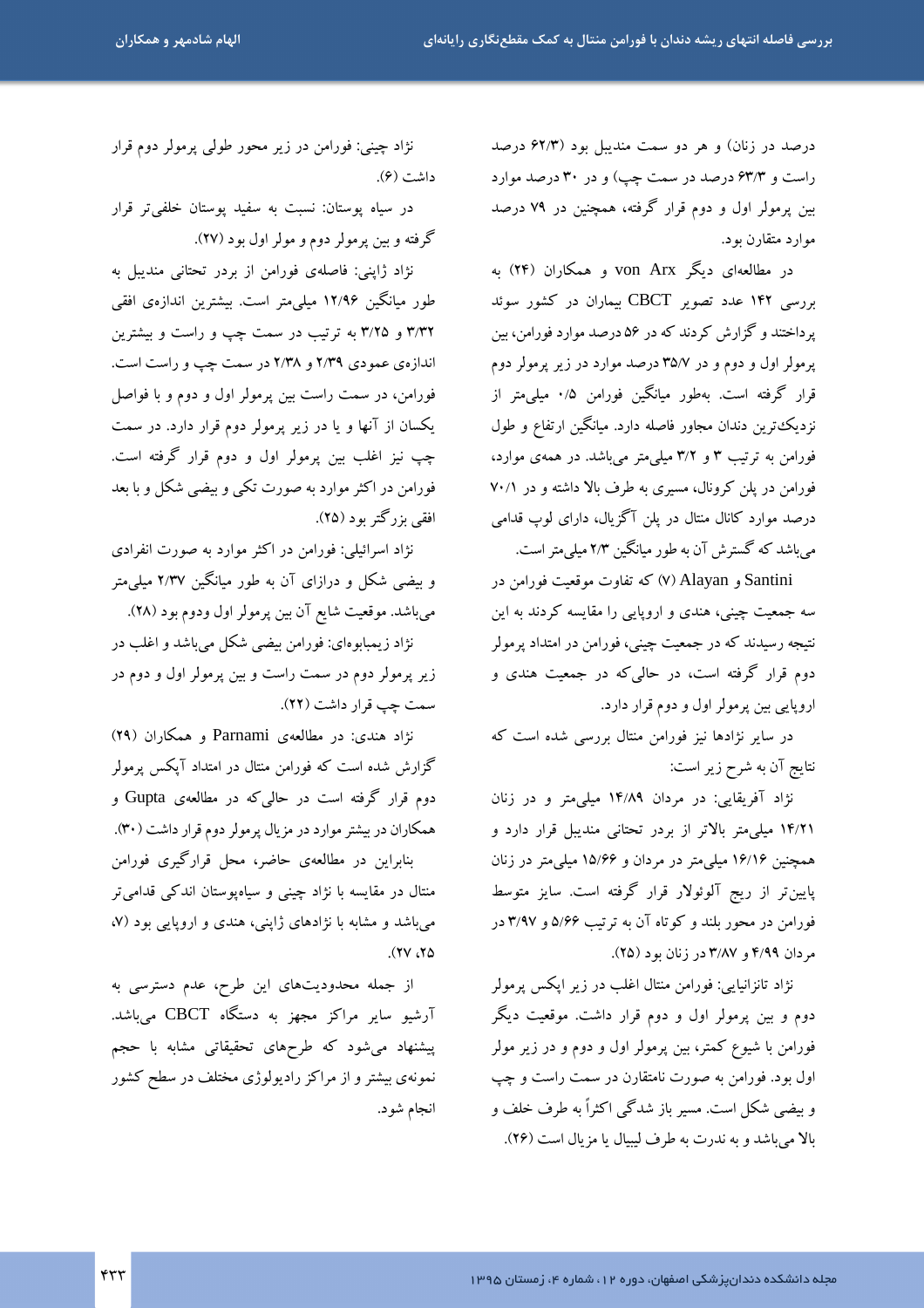\* این مقاله حاصل طرح تحقیقاتی شماره ۳۹۴۵۱۰ بوده و <mark>کلیه حقوق این طرح برای دانشکده دندانپزشکی دانشگاه</mark> |<br>| علوم پزشکی اصفهان محفوظ است.

.<br>با توجه به نتایج پژوهش حاضر و با در نظر گرفتن محدودیتهای مطالعه، فورامن منتال در ساکنین اصفهان در اکثر موارد بین پرمولر اول و دوم و در درجهی بعد بین یرمولر دوم و ریشه مزیال مولر اول قرار داشت.

#### **References**

- 1. Bavitz JB, Harn SD, Hansen CA, Lang M, An anatomical study of mental neurovascular bundle-implant relationships. Int J Oral Maxillofac Implants 1993; 8(5): 563-7.
- 2. Gray H. Gray's anatomy: the anatomical basis of clinical practice. 39th ed. London, UK: Elsevier Churchill Livingstone; 2005.
- 3. Moiseiwitsch JR. Position of the mental foramen in a North American, white population. Oral Surg Oral Med Oral Pathol Oral Radiol Endod 1998; 85(4): 457-60.
- 4. Haghanifar S, Rokouei M. Radiographic evaluation of the mental foramen in a selected Iranian population. Indian J Dent Res 2009; 20(2): 150-2.
- 5. Zivanović S. Some morphological characters of the East African mandible. Acta Anat (Basel) 1970; 77(1): 109-19.
- 6. Green RM. The position of the mental foramen: a comparison between the southern (Hong Kong) Chinese and other ethnic and racial groups. Oral Surg Oral Med Oral Pathol 1987; 63(3): 287-90.
- 7. Santini A, Alayan I. A comparative anthropometric study of the position of the mental foramen in three populations. Br Dent J 2012; 212(4): E7.
- 8. Sawyer DR, Kiely ML, Pyle MA. The frequency of accessory mental foramina in four ethnic groups. Arch Oral Biol 1998; 43(5): 417-20.
- 9. Azaz B, Lustmann J. Anatomical configurations in dry mandibles. Br J Oral Maxillofac Surg 1973; 11(1): 1-
- 10. de Freitas V, Madeira MC, Toledo Filho JL, Chagas CF. Absence of the mental foramen in dry human mandibles. Acta Anat (Basel) 1979; 104(3): 353-5.
- 11. Kau CH, Richmond S, Palomo JM, Hans MG. Three-dimensional cone beam computerized tomography in orthodontics. J Orthod 2005; 32(4): 282-93.
- 12. Yamada C, Kitai N, Kakimoto N, Murakami S, Furukawa S, Takada K. Spatial relationships between the mandibular central incisor and associated alveolar bone in adults with mandibular prognathism. Angle Orthod 2007; 77(5): 766-72.
- 13. Guerrero ME, Jacobs R, Loubele M, Schutyser F, Suetens P, van Steenberghe D. State-of-the-art on cone beam CT imaging for preoperative planning of implant placement. Clin Oral Investig  $2006$ ;  $10(1)$ : 1-7.
- 14. Ziegler CM, Woertche R, Brief J, Hassfeld S. Clinical indications for digital volume tomography in oral and maxillofacial surgery. Dentomaxillofac Radiol 2002; 31(2): 126-30.
- 15. Sankar DK, Bhanu SP, Susan PJ. Morphometrical and morphological study of mental foramen in dry dentulous mandibles of South Andhra population of India. Indian J Dent Res 2011; 22(4): 542-6.
- 16. Gada SK, Nagda SJ. Assessment of position and bilateral symmetry of occurrence of mental foramen in dentate asian population. J Clin Diagn Res 2014; 8(2): 203-5.
- 17. Ngeow WC, Yuzawati Y. The location of the mental foramen in a selected Malay population. J Oral Sci 2003; 45(3): 171-5.
- 18. Neo J. The position of the mental foramen in Singaporean Malays and Indians. Anesth Prog 1989; 36(6): 276-278.
- 19. Mwaniki DL, Hassanali J. The position of mandibular and mental foramina in Kenyan African mandibles. East Afr Med J 1992; 69(4): 210-3.
- 20. al Jasser NM, Nwoku AL. Radiographic study of the mental foramen in a selected Saudi population. Dentomaxillofac Radiol 1998; 27(6): 341-3.
- 21. Olasoji HO, Tahir A, Ekanem AU, Abubakar AA. Radiographic and anatomic locations of mental foramen in northern Nigerian adults. Niger Postgrad Med J 2004; 11(3): 230-3.
- 22. Mbajiorgu EF, Mawera G, Asala SA, Zivanovic S. Position of the mental foramen in adult black Zimbabwean mandibles: a clinical anatomical study. Cent Afr J Med 1998; 44(2): 24-30.

مجله دانشکده دندانپزشکی اصفهان، دوره ۱۲، شماره ۴، زمستان ۱۳۹۵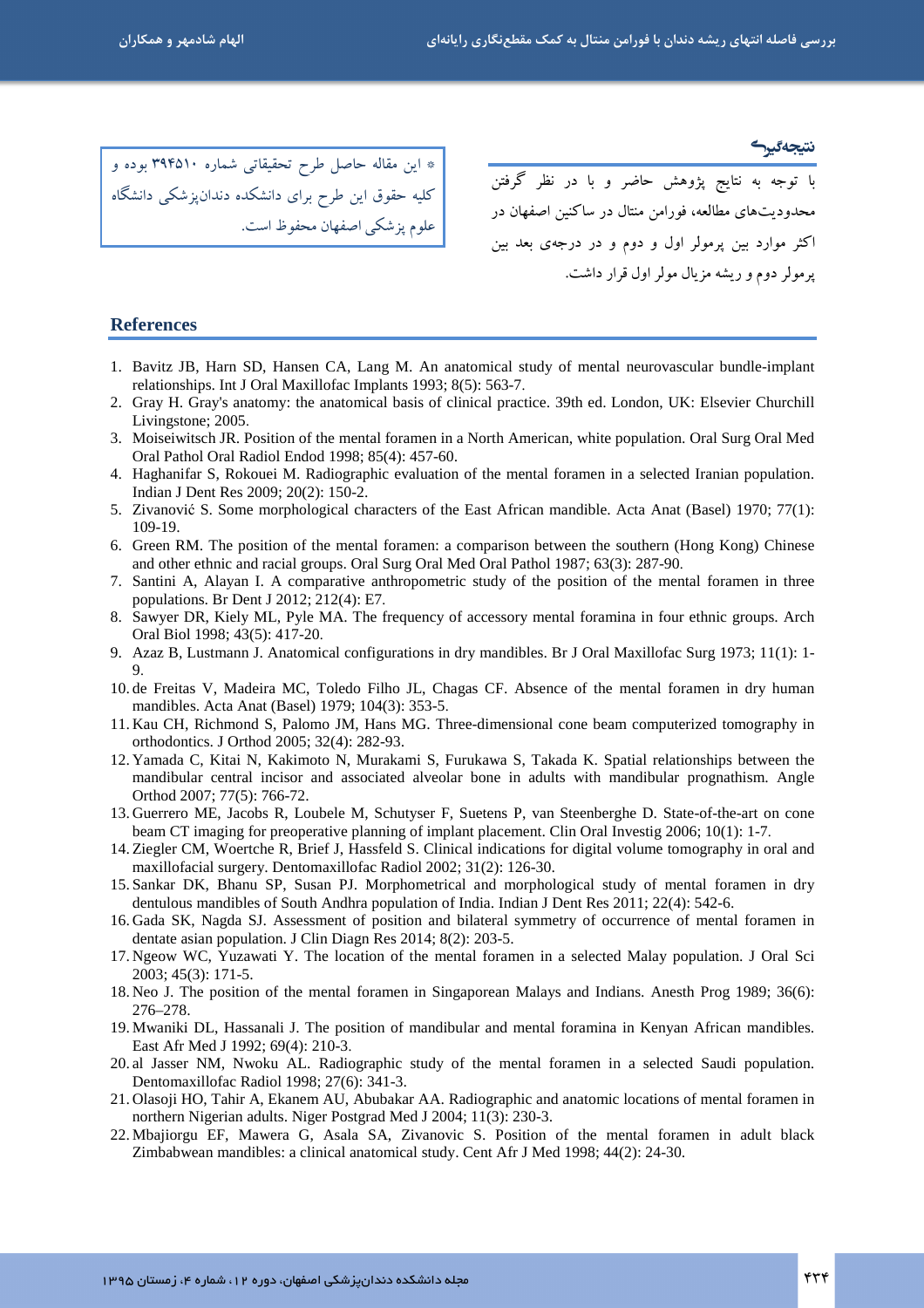- 23.Chkoura A, El Wady W. Position of the mental foramen in a Moroccan population: A radiographic study. Imaging Sci Dent 2013; 43(2): 71–5.
- 24. von Arx T, Friedli M, Sendi P, Lozanoff S, Bornstein MM. Location and dimensions of the mental foramen: a radiographic analysis by using cone-beam computed tomography. J Endod 2013; 39(12): 1522-8.
- 25. Oliveira Junior EM, Araújo A, da Silva CMF, Sousa-Rodrigues CF, Lima FJC. Morphological and morphometric study of the mental foramen on the M-CP-18 Jiachenjiang point. Int J Morphol 2009; 27(1): 231-8.
- 26. Fabian FM. Position, shape and direction of opening of the mental foramen in dry mandibles of Tanzanian adult black males. Ital J Anat Embryol 2007; 112(3): 169-77.
- 27.Cutright B, Quillopa N, Schubert W. An anthropometric analysis of the key foramina for maxillofacial surgery. J Oral Maxillofac Surg 2003; 61(3): 354-7.
- 28. Gershenson A, Nathan H, Luchansky E. Mental foramen and mental nerve: changes with age. Acta Anat (Basel) 1986; 126(1): 21-8.
- 29. Parnami P, Gupta D, Arora V, Bhalla S, Kumar A, Malik R. Assessment of the Horizontal and Vertical Position of Mental Foramen in Indian Population in Terms of Age and Sex in Dentate Subjects by panoramic radiographs: a retrospective study with review of literature. Open Dent J 2015; 9: 297–302.
- 30. Gupta V, Pitti P, Sholapurkar A. Panoramic radiographic study of mental foramen in selected dravidians of south Indian population: A hospital based study. J Clin Exp Dent 2015; 7(4): e451-6.